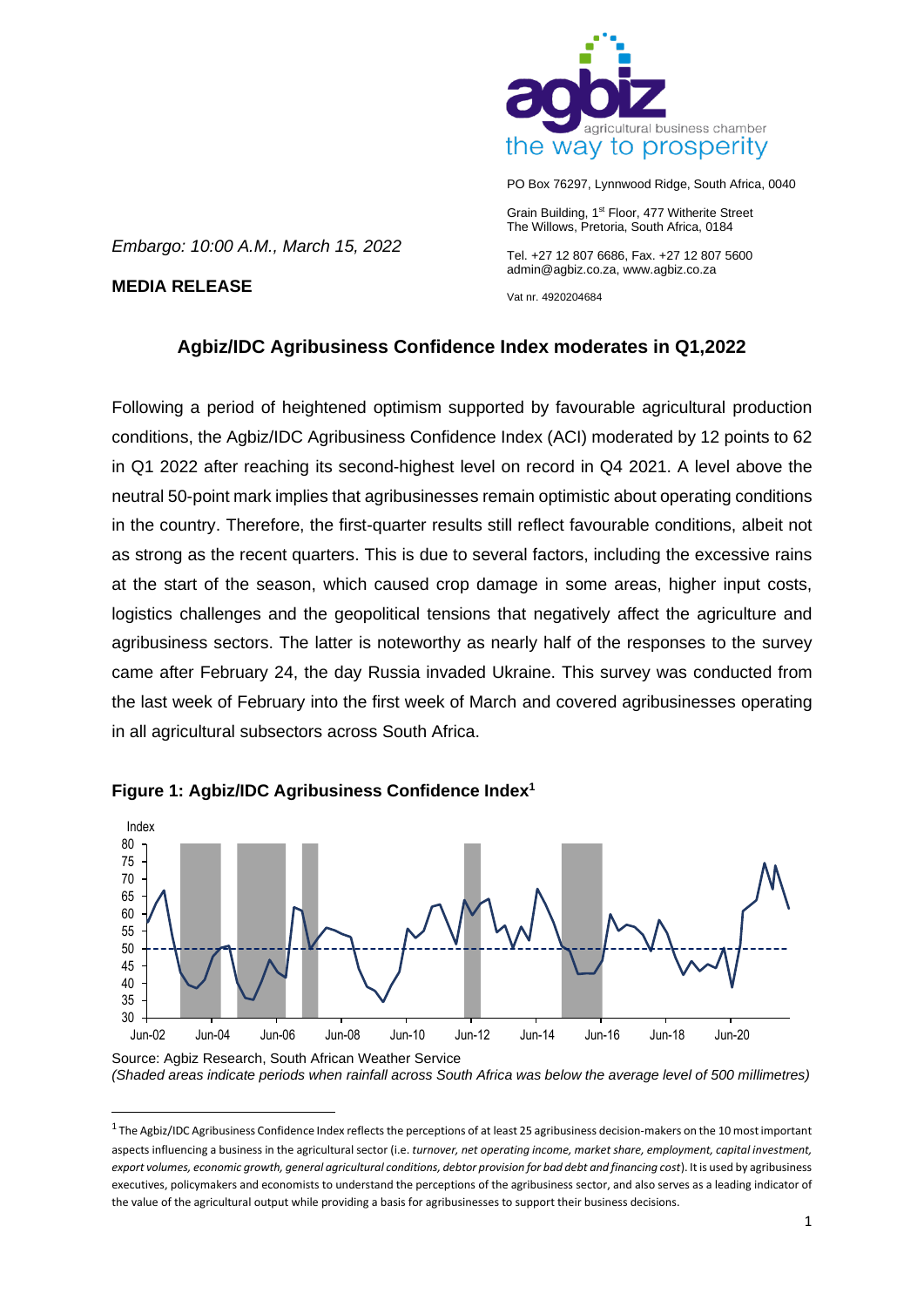## **Discussion of the subindices**

- The ACI comprises ten subindices, and eight declined in the first quarter of this year. The turnover and the net operating income subindices declined by 7 and 6 points from the Q4, 2021 to 86 and 79 in Q1 2022, respectively. The sentiment was mainly dampened by the expected lower summer crop harvest, which negatively affected the agribusiness operating in field crops, livestock and agricultural machinery industry.
- The market share of the agribusinesses subindex fell by one point from the last quarter of 2021 to 76. Again, the agribusinesses in summer and winter crops were among the respondents who signalled weaker expectations. At the same time, most of the respondents maintained a broadly unchanged view from the last quarter of 2021.
- The employment subindex confidence fell by 2 points from the last quarter of 2021 to 60 in Q1 2022. This mirrors the expected decline in summer crop harvest, and to an extent, some horticulture products after the early summer season excessive rains caused crop damages. With that said, this change in sentiment should not be viewed as necessarily a decline in agricultural employment as a level about 50 still signals expansionary conditions for agricultural sector jobs. We think South Africa's primary agricultural jobs will likely remain at levels over 800 000, above the long term average.
- Confidence in the capital investments subindex fell by 13 points from the last quarter to 67 in Q1 2022. The rising farm input costs and general uncertainty about potential economic spillovers from the Russia-Ukraine war will likely limit the farmers and agribusiness flexibility to invest in new machinery or new business ventures.
- The subindex measuring the volume of exports sentiment declined by one point from the previous quarter to 78 in Q1 2022. This reflects the potential decline in summer crop harvest, some horticulture produce, and the volume of exports after that. That said, a level of 78 still indicates robust export conditions.
- Confidence in the general economic conditions fell by 25 points to 48. This reflects the uncertainty in the current geopolitical environment, a general slowdown in the global economy, and more domestic events such as load-shedding, amongst other factors.
- The general agricultural conditions subindex saw a sharpest quarterly decline of 28 points to 60 in Q1 2022. The excessive rains since the start of the summer crop season, damages on crops in some regions, and animal disease in livestock all reflected in the respondents' downbeat mood about the agricultural production conditions. Importantly, however, this is